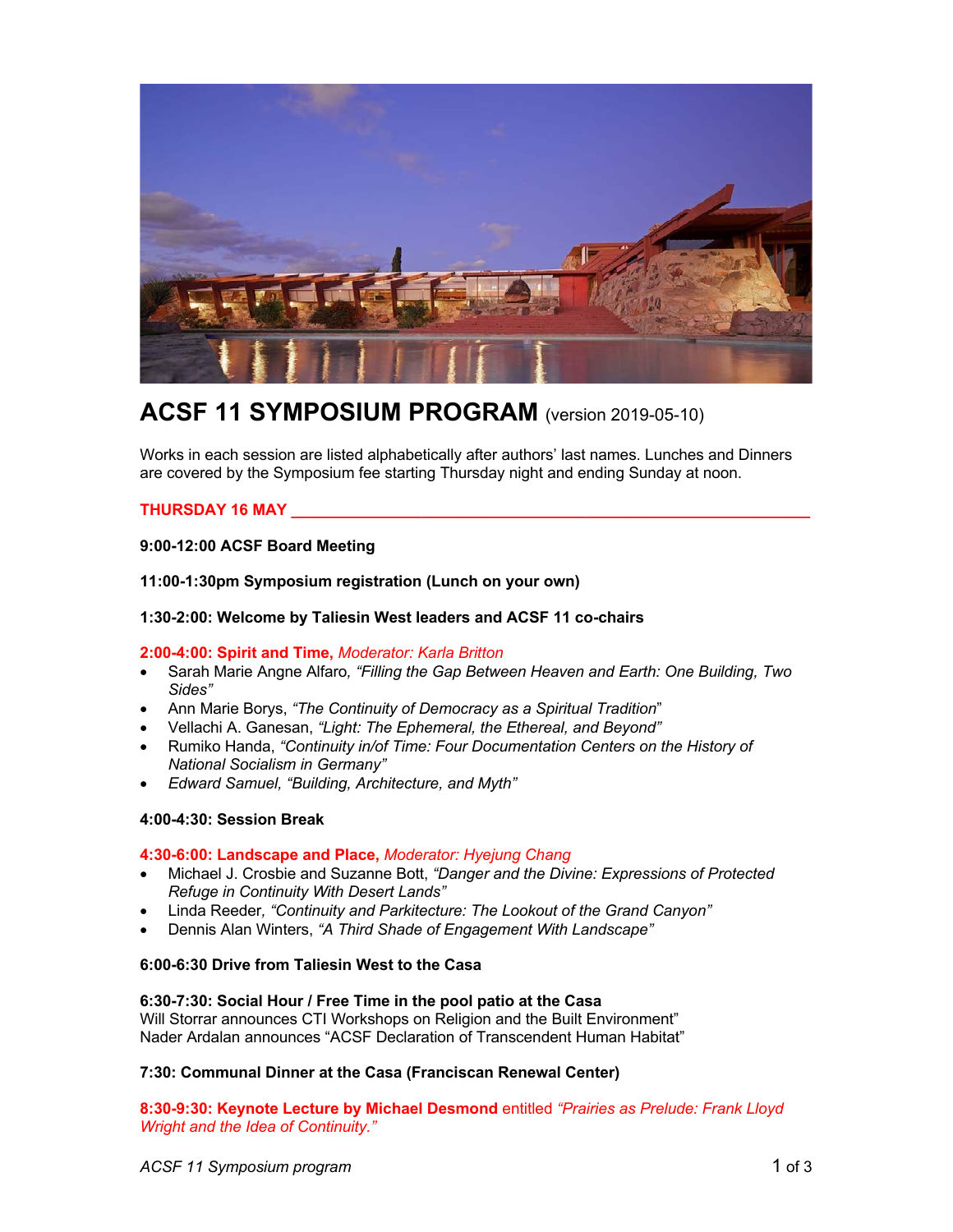# **FRIDAY 17 MAY \_\_\_\_\_\_\_\_\_\_\_\_\_\_\_\_\_\_\_\_\_\_\_\_\_\_\_\_\_\_\_\_\_\_\_\_\_\_\_\_\_\_\_\_\_\_\_\_\_\_\_\_\_\_\_\_\_\_\_\_\_\_\_**

### **6:00: Meditation at the Casa (optional)**

### **7:15-8:00: Breakfast at the Casa (those staying there)**

## **8:15-8:45 Drive from the Casa to Taliesin West**

**9:00-11:00: Guided Tour of Taliesin West**

### **11:00-12:30: Architectural Education,** *Moderator: Tom Barrie*

- Julio Bermudez, *"Turning the Light Inward: Applying the 'Know Thyself' Injunction in Architectural School"*
- Tammy Gaber, *"Continuity of the Sacred in Architecture Pedagogy"*
- Clive Knights, *"Dialogue with the Depth of the Horizon: Finding Fulfilled Time in Festival Experience"*

### **12:30-1:30: Lunch at Taliesin West**

### **1:30-2:00: Free time**

### **2:00-4:00: Projects,** *Moderator: Anne Mooney*

- Nader Ardalan, *"Design for ISHQ: A Cenotaph for the Mystic Shams i Tabrizi in Khoy, Iran"*
- Doreen Balabanoff, *"Towards a New Architecture For Birth: Light and Embodied Experience in the Reimagined Birth Environment"*
- Phoebe Crisman, *"Embodied Cultural Continuity and Change: Designing the Sisseton Wahpeton Oyate Cultural Center"*
- Mia S. Kile and Natalie Ellis, *"Continuity in Architecture: Enlightenment Through an Immersive Studio Experience for Design Students at Fallingwater"*
- Matthew Niermann, *"Priming Effect of Church Architecture: An Exploration Into the Relationship Between Church Design and Belief Plausibility Structures"*
- Carey van der Zalm, *"Healing Architecture: Experiencing Continuity of 'The One'"*

### **4:00-4:30: Session Break**

### **4:30-6:00: Workshops** (happening simultaneously, attendees select one to participate)

- Sarika Bajoria, *"Becoming Mindful Architect"*
- Roberto Chiotti, *"ACSF Declaration of Transcendent Human Habitat -- Next Steps"*
- William Tripp, *"Threads of Continuity: The Future of Architecture"*

# **6:00-6:30 Drive from Taliesin West to the Casa**

# **6:30-7:30: Social Hour / Free Time in the pool patio at the Casa**

ACSF Scholarships for Young Scholars and Professionals Ceremony

### **7:30: Communal Dinner at the Casa (Franciscan Renewal Center)**

**8:30-9:30: Keynote Lecture by Will Bruder** entitled *"From HEAD to HEART to HAND."*

### **SATURDAY 18 MAY Latter than 18 MAY** *CONSUMBLY 18 MAY*

**6:00: Meditation at the Casa (optional)**

**7:15-8:00: Breakfast at the Casa (those staying there)**

### **8:00: Departure to Arcosanti in bus from the Casa (space for 56 people)**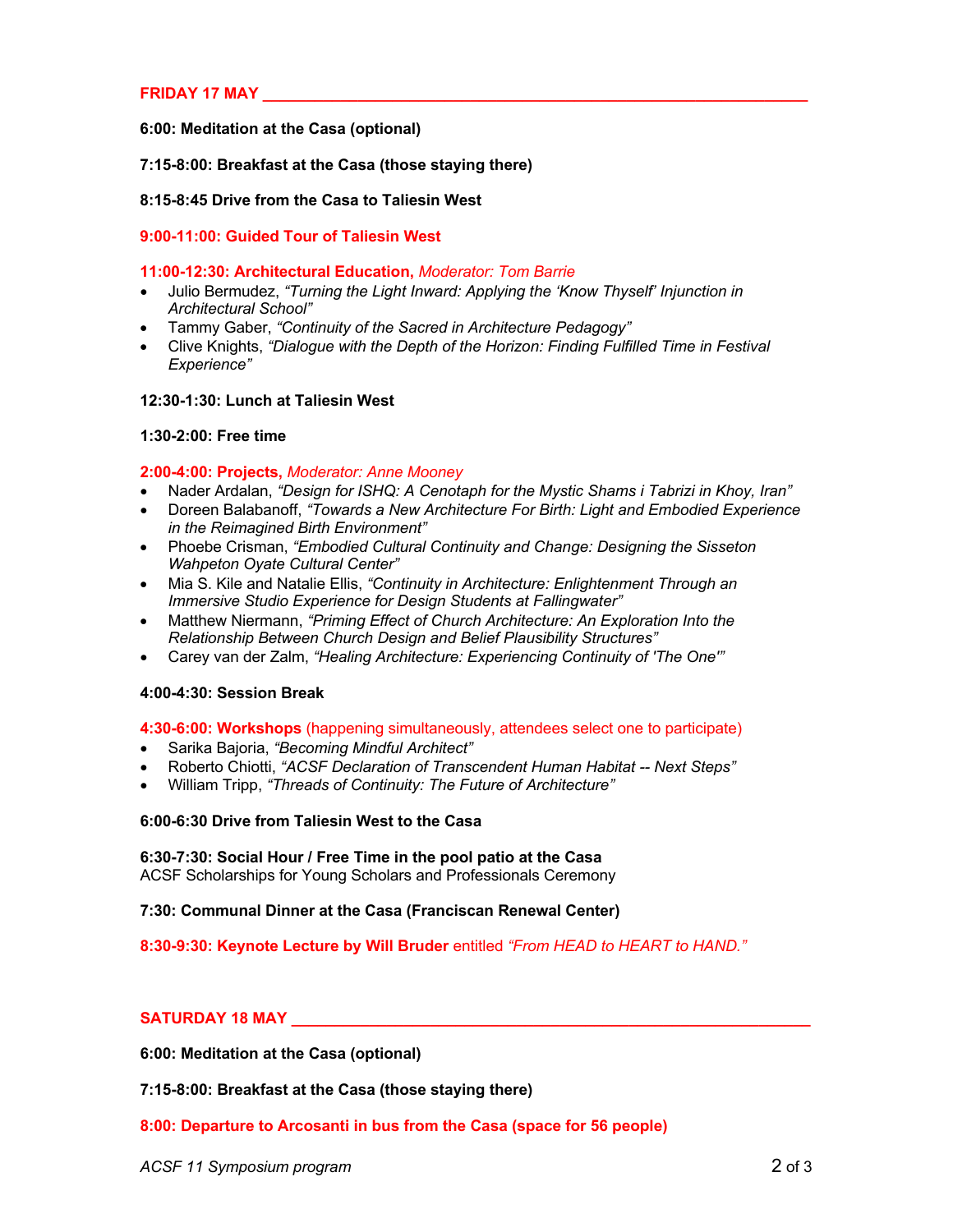# **1:00: Back at the Casa for a quick Lunch (or lunch on the road)**

# **1:30-2:00 Drive from the Casa to Taliesin West**

## **2:00-4:00: Modern Practice,** *Moderator: Susan Jones*

- Luciana Fornari Colombo, *"The Continuity of the Ancient Quest for Truth, Goodness, and Beauty in the Modern Architecture of Ludwig Mies van der Rohe"*
- Francesca Hankins*, "The Head, the Hand, and the Heart: The Intersection Between Bruce Goff and Frank Lloyd Wright's Edaburi"*
- Ben Jacks, *"Continuity and Boundaries in Spiritual Architectural Atmosphere: Fallingwater as Exemplar"*
- Line Marschner, *"Possibilities For an Architecture of Continuity Through the Work of Danish Modern Architects Johannes and Inger Exner"*
- Amita Sinha, Siddharth Menon, and Akhila Kosaraju, *"Dwelling in Shantiniketan"*

### **4:00-4:30: Session Break**

### **4:30-6:00: Sacred Spaces,** *Moderator: Tracey Winton*

- Brandon Ro, *"The Hermeneutics of Gendered Sacred Space"*
- Marjorie Snipes, *"Multilingual Space in Shaker Design and Practice"*
- Caitlin Watson, *"Within/Without: Louise Nevelson's Chapel of the Good Shepherd"*

### **6:00-6:30: Free Time**

### **6:30-7:30: ACSF Outstanding Achievement Award Ceremony followed by Keynote Lecture by Juhani Pallasmaa** entitled *"THOUGHT AND FORM: writing and drawing architecture."*

**8:00: Communal Dinner at Taliesin West**

**9:30: Stargazing at Taliesin West's Prow Space** 

**10:30 Drive from Taliesin West to the Casa**

### **SUNDAY 19 MAY** *NAY NAY NAY NAY NAY NAY NAY NAY NAY NAY NAY NAY NAY NAY NAY NAY NAY NAY NAY NAY NAY NAY NAY NAY NAY NAY*

**6:00: Meditation at the Casa (optional)**

### **7:15-8:00: Breakfast at the Casa (those staying there)**

#### **8:15-8:45 Drive from the Casa to Taliesin West**

#### **9:00-10:30: Realms of Continuity,** *Moderator: Michael Desmond*

- Prem Chandavarkar*, "Notes on the Source of Continuity in Architecture"*
- Norman Crowe, *"Continuity and Discontinuity in the Cityscape"*
- Robert Hermanson, *"Continuo and Change"*

### **10:30-11:00: Session Break**

#### **11:00-12:30: Membership meeting** *(and announcement of ACSF 12)*

Symposium attendees and ACSF members will receive an update on ongoing projects, the next ACSF 12 Symposium, and discuss the organization's short and long-term future.

**12:30-1:30: Lunch at Taliesin West**

**1:30: End of Symposium**